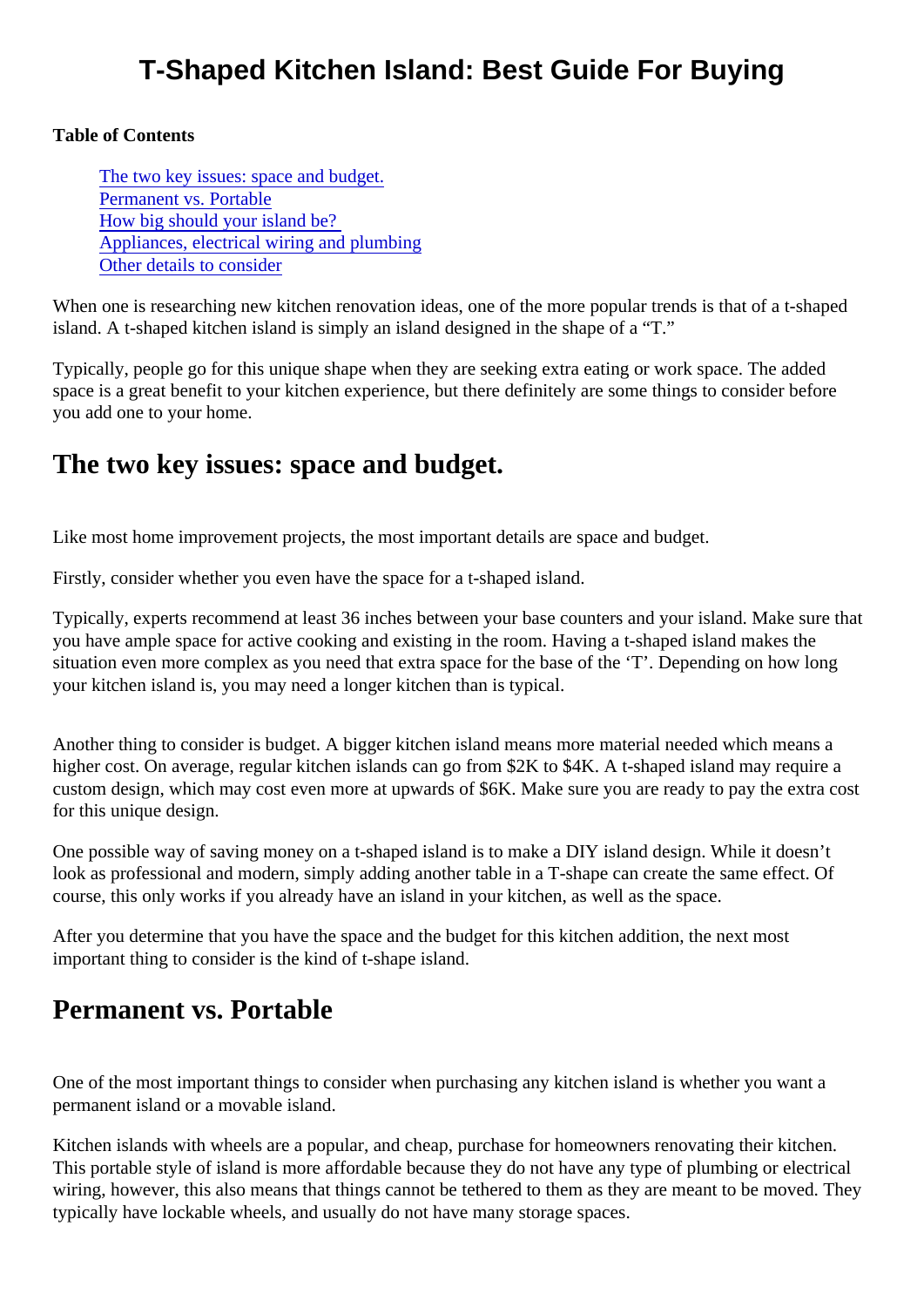<span id="page-1-0"></span>A permanent fixture will be more expensive, but depending on your lifestyle, they can make more sense. They typically become a major main functional area in your kitchen, both for cooking and eating. A permanent fixture will also be typically larger, as it does not need to be designed to fit through small areas during relocation. Most t-shaped kitchen islands are permanent fixtures, but a portable one could always be created.

## **How big should your island be?**

When someone buys any piece of furniture, the scale and size of the item needs to be considered.

For one, determine how much space you have available. Hopefully, this was considered before you even decided to start actively shopping. Make sure your measurements are triple checked - you don't want to have to redo your construction.

Next, consider what you intend to use your island for. Will you be eating on it as a main dinner table? Will you be doing the majority of your cooking on the island, and if so, how much space do you typically need? An island will suck up space in your kitchen, so be sure you aren't unnecessarily buying one that is too large.

The standard measurements of a kitchen island are as follows:

Height of 36 inches

Width of 24 to 36 inches

Length of 48 to 72 inches

Overhang of 8-12 inches

These measurements are the typical dimensions but remember that they can be adjusted to suit the needs of your kitchen.

With a t-shape island, you may want to consider the two parts to be of separate dimensions. For example, the top part of the T could be wider to accommodate cooking space, while the bottom part may be used for eating only and therefore does not need to be as wide.

# **Appliances, electrical wiring and plumbing**

Another thing to consider is appliances. Will they be inserted into the island permanently? Where?

Remember the kitchen triangle rule when deciding this. The kitchen triangle is an interior design theory which utilizes the three most important appliances inside the kitchen: the sink, the fridge and the oven. The general idea is to keep the triangle-shaped space between the three appliances as clear as possible. For example, your island should not be in between the three appliances. Make sure to consider workflow when deciding whether to implement appliances into your island design.

When moving appliances around or creating an entirely new space, you will most likely need to have some electrical wiring or plumbing installed. Unless you are a seasoned expert, we recommend leaving this part of the process to a professional.